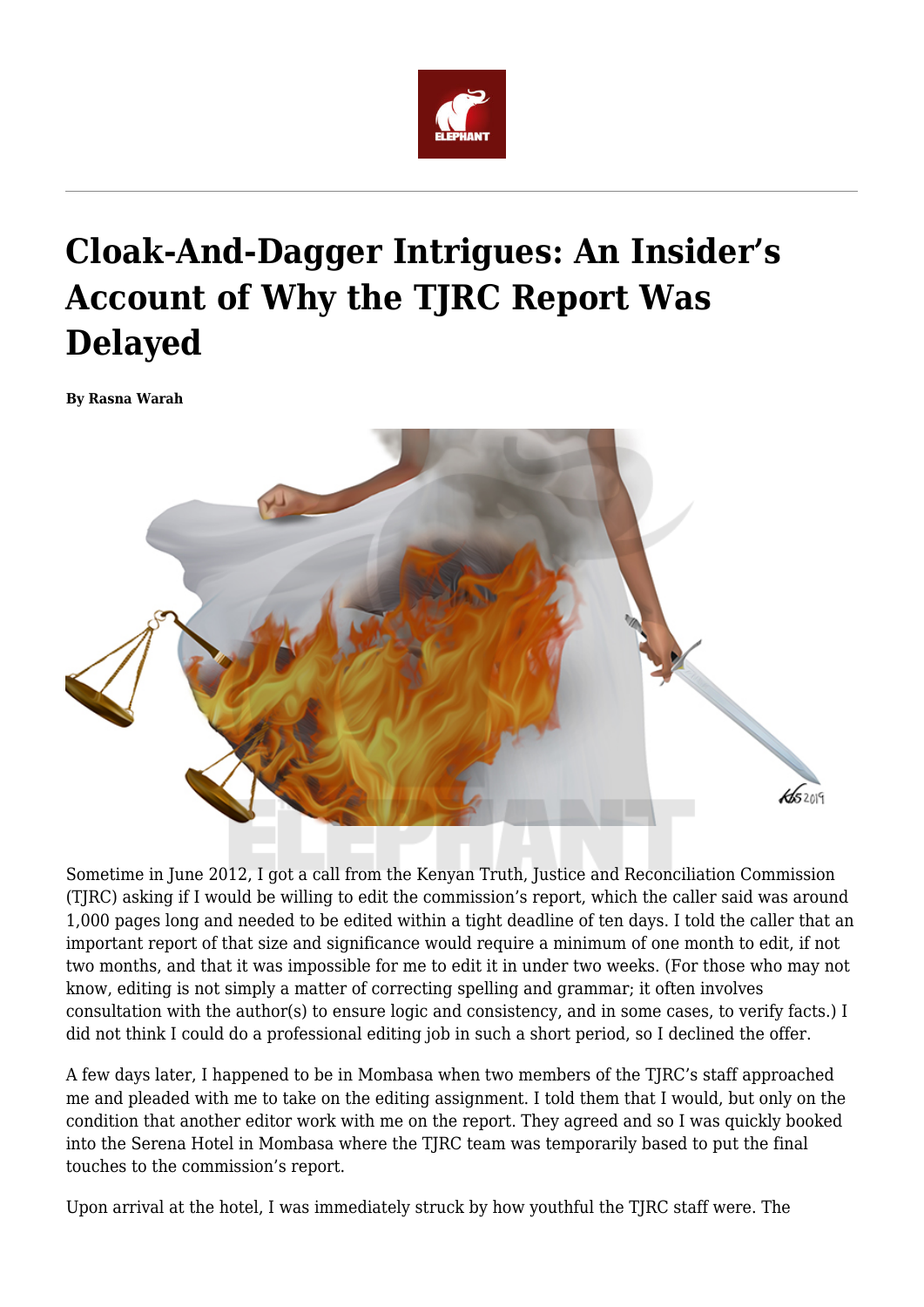majority were born and raised during the Daniel arap Moi era, and I remember wondering if they had the experience and knowledge to understand the extent of the horrors of the injustices and human rights violations that had occurred in Kenya during both Jomo Kenyatta's and Moi's regimes.

But what became obvious to me within the first days of my arrival was the cloak-and-dagger atmosphere of the commission. It was clear that many of the commissioners who were staying at the Serena were not comfortable in each other's presence, and while there was a shared camaraderie between the staff of the commission, there was an air of suspicion about who could or could not be trusted. For example, I was told that every document that I would edit would be password-protected and that I should not leave my computer without logging out as even the waiters and the cleaners in the hotel could not be trusted.

At first I thought that the tense atmosphere was the result of the controversy surrounding the chair of the TJRC, Ambassador Bethuel Kiplagat, who refused to resign despite questions being raised about whether he could be an impartial chairman given that he had been a witness to some of the human rights violations committed during the Moi regime, in which he had held important positions in various capacities. His failure to withdraw from the commission had even led one of the commissioners, Betty Murungi, to resign.

Prof. Slye's book shows that the request for an extension was not so much due to the staff needing more time to finish the report, but because the political establishment did not want the findings of the report to influence the outcome of the March 2013 presidential elections

However, having read Prof. Ronald C. Slye's book, *The Kenyan TJRC: An Outsider's View from the Inside*, it is now clear to me that something much more sinister was afoot. I had entered the commission at precisely the time when a plot was being hatched to not release the report in 2012, as per the TJRC's mandate, but the following year – after the 2013 elections to be precise. Indeed, during my stay at the Serena, I was told that what I and my co-editor were editing may not be the final report after all, as the commission would be asking for an extension to complete it. At the time, I thought that asking for a delay in the release of the report was probably a good idea; while many sections of the report were well written, some chapters clearly needed more work, and probably needed to be redrafted.

Prof. Slye's book shows that the request for an extension was not so much due to the staff needing more time to finish the report, but because the political establishment did not want the findings of the report to influence the outcome of the March 2013 presidential elections. Given the nature of the TJRC report – which sought to gather evidence and make public all the human rights violations and historical injustices committed by Kenya's ruling elite since independence – it was understandable that many prominent people would not be happy with its contents, and would prefer that the report not be made public. For instance, Uhuru Kenyatta, whose father has been associated with various land-related injustices, would not want such a report to influence his chances of becoming president in 2013, particularly and especially because he was at that time also indicted by the International Criminal Court (ICC) for crimes against humanity committed after the disputed 2007 election.

However, that commissioners appointed to the TJRC (all of whom have impeccable professional credentials) would succumb to political pressure and agree to delete some sections of the report that adversely mentioned the Kenyatta family is something that I did not expect. Slye – a professor of law at Seattle University and one of three foreign commissioners at the TJRC – shows in his book that by the time the commission was finalising its report, several commissioners had already been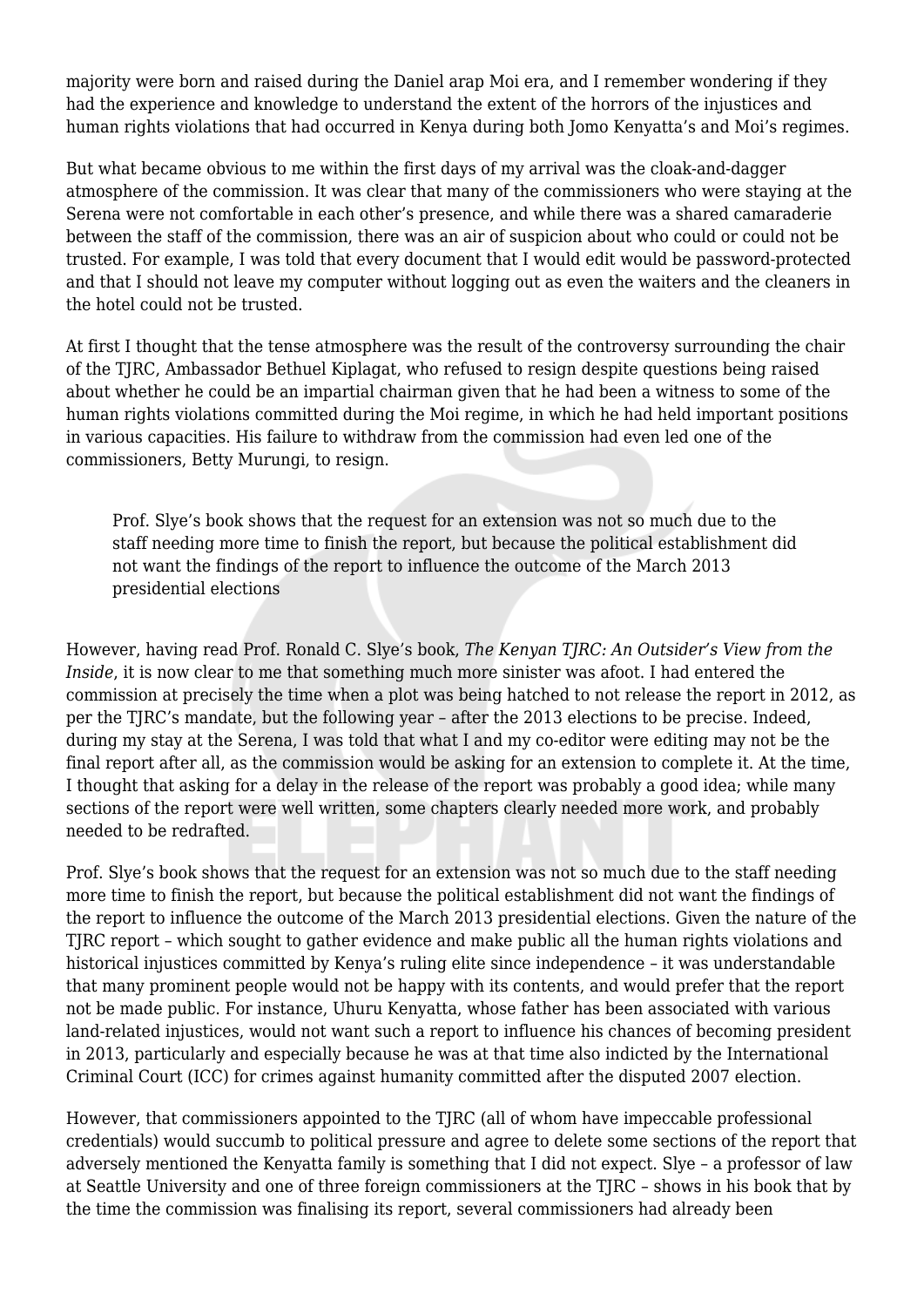compromised or had been coerced into taking political sides, and that by the time the report was released in May 2013, chances of the report's recommendations being implemented were virtually nil. In addition, some of the commissioners were actively colluding with the new government of Uhuru Kenyatta to delay the release of the report.

Prof. Slye says that when he asked some of the other commissioners why they had asked for such a long extension, even though the report was nearly complete by mid-2012, he was told that it was not the commissioners who wanted an extension, but the government of Mwai Kibaki, presumably so that the report would not be released before the 2013 election (which suggests that Kibaki and his cronies did not want the report's contents to influence that election). Slye believed that this would be counterproductive because "if our report had been released in a timely manner before the [presidential] debates, it would have provided an opportunity for the voices of the thousands of Kenyans we had heard throughout the country to be included in this important national discussion". In other words, if Kenyans had had a chance to debate and discuss the contents of the report prior to the 2013 election, they might not have been so eager to support an Uhuru presidency.

The government of Jomo Kenyatta's son, Uhuru, used his powers to cajole, bribe and threaten commissioners and senior staff of the TJRC to have this and other references to his father's land grabbing removed from the report, including the testimony of Toza

In his book, which was published last year, the law professor reveals the intrigues that intensified near the date of the report's release in May 2013 and how various top State House mandarins sought to influence the contents of the report, in particular, references to land grabs by Kenya's first president, Jomo Kenyatta. The Office of the President seemed particularly perturbed by the testimony of a man from Kwale named Toza who claimed that he and his community had lost 250 acres of prime beach land to President Jomo Kenyatta. "The owners of the land were offered the equivalent of US\$84 per acre of land, far below the then market value," writes Slye. "Toza's father refused the payment and, with other dispossessed residents, unsuccessfully fought to keep the land in the hands of the local community."

According to Slye, "The government of Jomo Kenyatta's son, Uhuru, used his powers to cajole, bribe and threaten commissioners and senior staff of the TJRC to have this and other references to his father's land grabbing removed from the report, including the testimony of Toza."

Why would Uhuru Kenyatta's government go to such extraordinary lengths to doctor the report? After all, it is common knowledge that the Kenyatta family became the richest family in the country within just one generation because the patriarch Jomo went on a land-grabbing spree shortly after independence and used his enormous political influence to dispossess people of their land. This narrative is well-documented in various reports, inquiries, books and articles, and as our recent history has shown, has had little impact on the Kenyan electorate, which went on to elect Jomo's son in the controversial 2013 and 2017 elections, even though the latter was at that time facing charges at the ICC. So why fear the obvious?

## **Alliance of the Accused**

Slye's book suggests that while the delay in the report's release probably had to do with the fact that Kibaki did not want the report's contents to influence the 2013 election, the behind-the-scenes machinations to change the report after Uhuru became president were motivated by a desire to whitewash the new Kenyan presidency. The combined "Alliance of the Accused" between the two ICC indictees, Uhuru Kenyatta and William Ruto, was viewed as "a shift away from accountability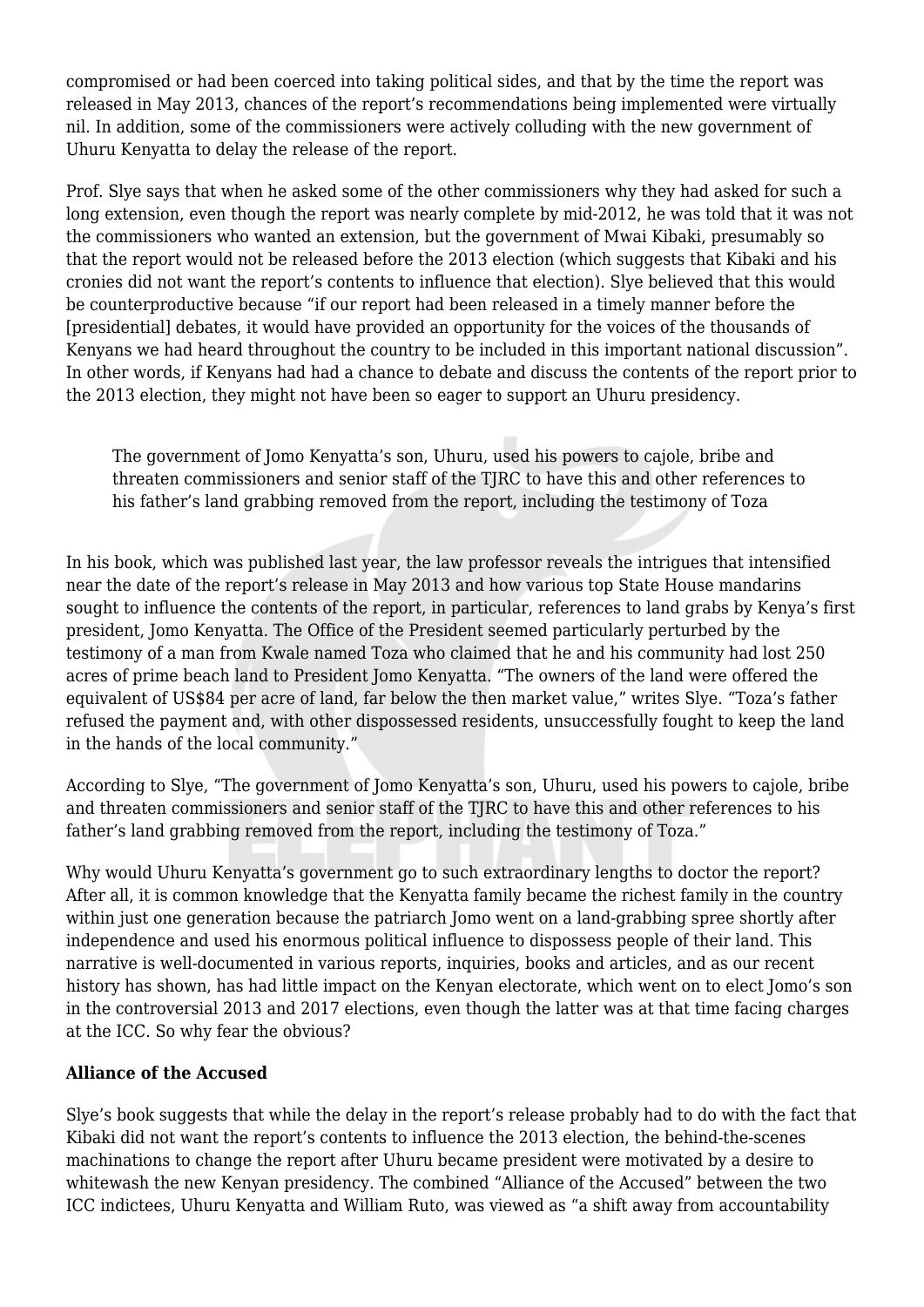and a further entrenchment of impunity in Kenyan politics". Both Uhuru and Ruto portrayed the election as a "referendum against the ICC", and so probably did not want the report's findings and recommendations to influence the ICC's case against them. (Both cases eventually collapsed due to various reasons.)

This shift in accountability, whereby the electorate voted for candidates not *despite* the fact that they were indicted by the ICC, but *because* they were indicted, dramatically changed the political landscape in Kenya. Slye believes that it had a direct effect on the final days of the commission:

"My first indication that something was seriously amiss occurred on May 6 [2013] when I happened to visit our printer's office to check on the status of the production of the report. When I arrived, I found commissioners [Margaret] Shava and [Ahmed Sheikh] Farah standing over our staff and directing which parts of the report to remove concerning the Kenyatta family. When I asked them under what authority they were changing the content of the report, they replied that we had to remove references to Kenyatta, as the matters were considered sub judice."

This assertion was clearly false as none of the testimonies referring to Kenyatta were before a Kenyan court. In fact, few, if any, of the over 40,000 statements and testimonies gathered by the TJRC, including from families of the victims of the Wagalla massacre and those who were tortured by the state's security forces, were cases that were being tried by Kenya's justice system.

All three of the foreign commissioners – Ronald C. Slye from the USA, Berhanu Dinka (now deceased) from Ethiopia, and Gertrude Chawatama from Zambia – then signed a dissent opinion on the land chapter of the 2,000-plus pages of the final report. Part of the dissent statement reads: "With much regret, and after many tireless days of trying to reach a reasonable compromise, we are obligated by our conscience and the oath we took when we joined this Commission, to dissent completely from the amendments made after 3 May 2013 to this chapter in this Volume devoted to Land – Chapter 2 of this Volume B."

The TJRC website, which carried the final edition of the report, has since been dismantled. The only available online version of the report, including the dissent and other related documents, can be found on Seattle University's website.

Neither Prof. Slye nor most of the other seven commissioners were present when Ambassador Kiplagat handed over the report to President Uhuru Kenyatta on 21 May 2013. The ceremony was a hurried, low-key affair, which was surprising given that much time and many resources had gone into the commission and its work.

In March 2015, nearly two years after the TJRC report was published, President Uhuru Kenyatta, in his State of the Nation address, made a public apology to all those who had suffered human rights violations and injustices under previous regimes, and promised to establish a 10-billion-shilling fund for those affected. To date it is not clear if these funds have been disbursed to victims or their families.

Meanwhile, the TJRC website, which carried the final edition of the report, has since been dismantled. The only available online version of the report, including the dissent and other related documents, can be found on Seattle University's [website.](http://digitalcommons.law.seattleu.edu/tjrc/)